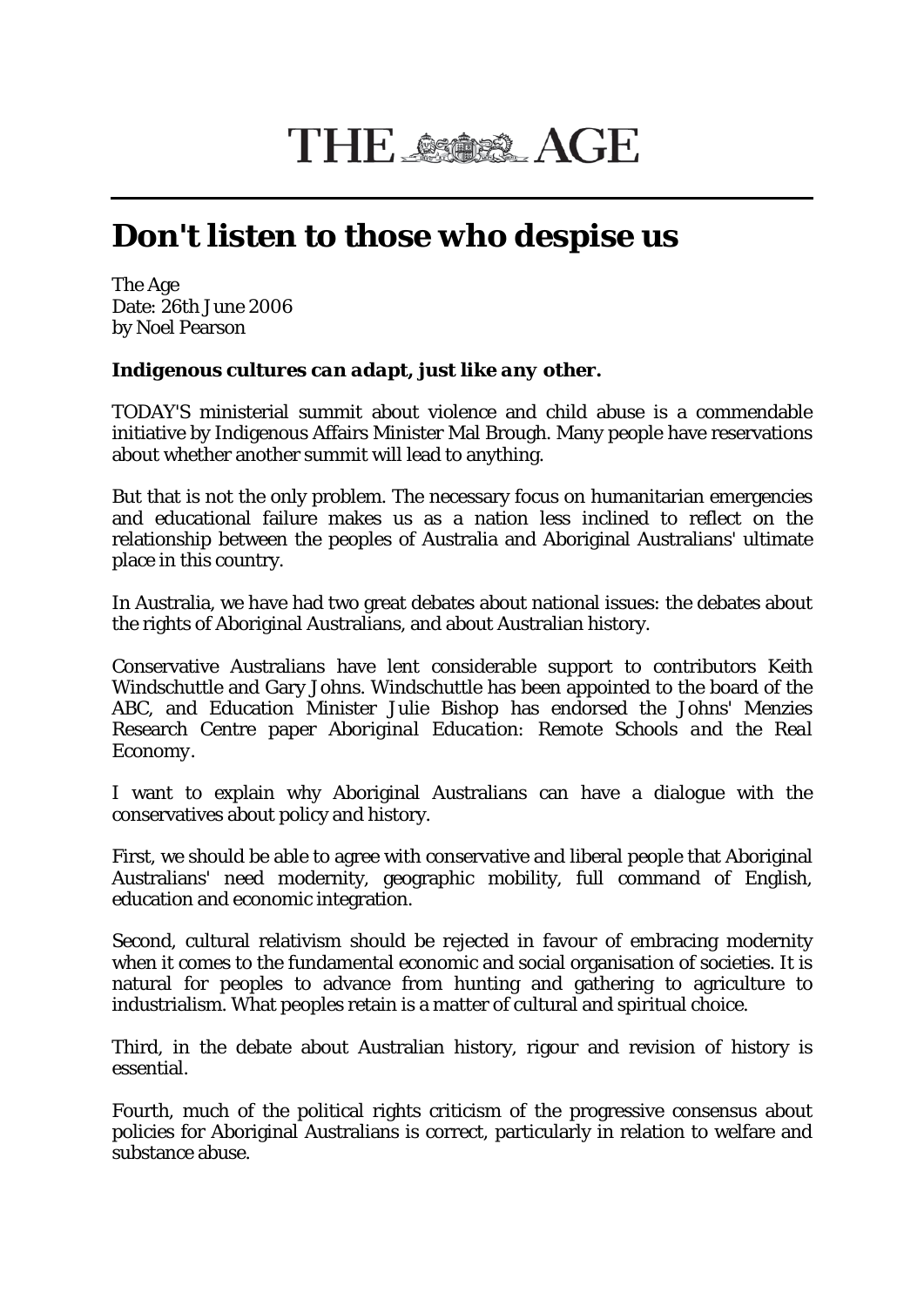However, I am very concerned about the damage conservative Australians are doing to the prospects of reconciliation through their uncritical endorsement of people such as Windschuttle and Johns. Their influence has decreased empathy with Aboriginal Australians. Johns and Windschuttle would probably reply that it is their critics who lack empathy because the left defends flawed policies that ruin Aboriginal Australians' lives. The coldness that characterises Johns and Windschuttle is an inexplicable antagonism to Aboriginal Australians' wish to remain distinct.

Windschuttle's defence against the charge of lack of empathy is that the responsibility of the historian is not to be compassionate, it is to be dispassionate to try to get at the truth. But Windschuttle's and Johns' antagonism to Aboriginal Australians means that they are unable to remain dispassionately objective.

For example, Windschuttle's generalisation that the early stages of dispossession was not against the will of most Aborigines is not a correction of leftist distortion of history, it is distortion in the opposite direction. The influence of Johns' and Windschuttle's irrational contempt is causing their powerful conservative audience (and thereby Australia) to move further away from the modern, enlightened view that minorities have the right to agreements with the central power about securing the survival of their identity and political rights.

In his recent government-endorsed paper, Johns argued that Aboriginal Australians have no right to government-funded education about their culture and languages.

His irrational argument was that a modern Western education system cannot maintain a preliterate, nomadic culture. Of course it cannot. But we have a right to government support for a modern, literate, prosperous version of our culture. This right to cultural continuity is exactly the same right the non-indigenous conservatives demand when they fight to prevent postmodern gobbledegook from pushing knowledge about old Western culture out of the curriculum.

The difference between Australia and most other shared Western states is that the Australian minority peoples until recently had a pre-modern culture and no connection with the world economy. To secure Aboriginal economic development, it might be necessary for us to make far-reaching concessions to the dominant culture. Aboriginal Australian culture and economy have changed and must change. But it seems that conservatives increasingly believe that the difficulties of this transformation justify a complete denial of Aboriginal Australians rights as a minority.

There has been nothing more dispiriting for me than the prominence of Windschuttle's and Johns' ideas in conservative political and cultural circles. Windschuttle's thesis about the absence of a notion of land ownership in Aboriginal Australia, and Johns' notion that our culture is unable to change and must therefore be left to die, are threatening the prospects of successful co-operation between Aboriginal Australians and the conservatives.

Today's ministerial summit illustrates the dilemma we are facing: the extreme crises in Aboriginal Australia and the low capabilities of Aboriginal Australians make nonindigenous Australians and our political leaders lose sight of the natural ultimate goal, which is that Aboriginal Australians become a prosperous constitutionally